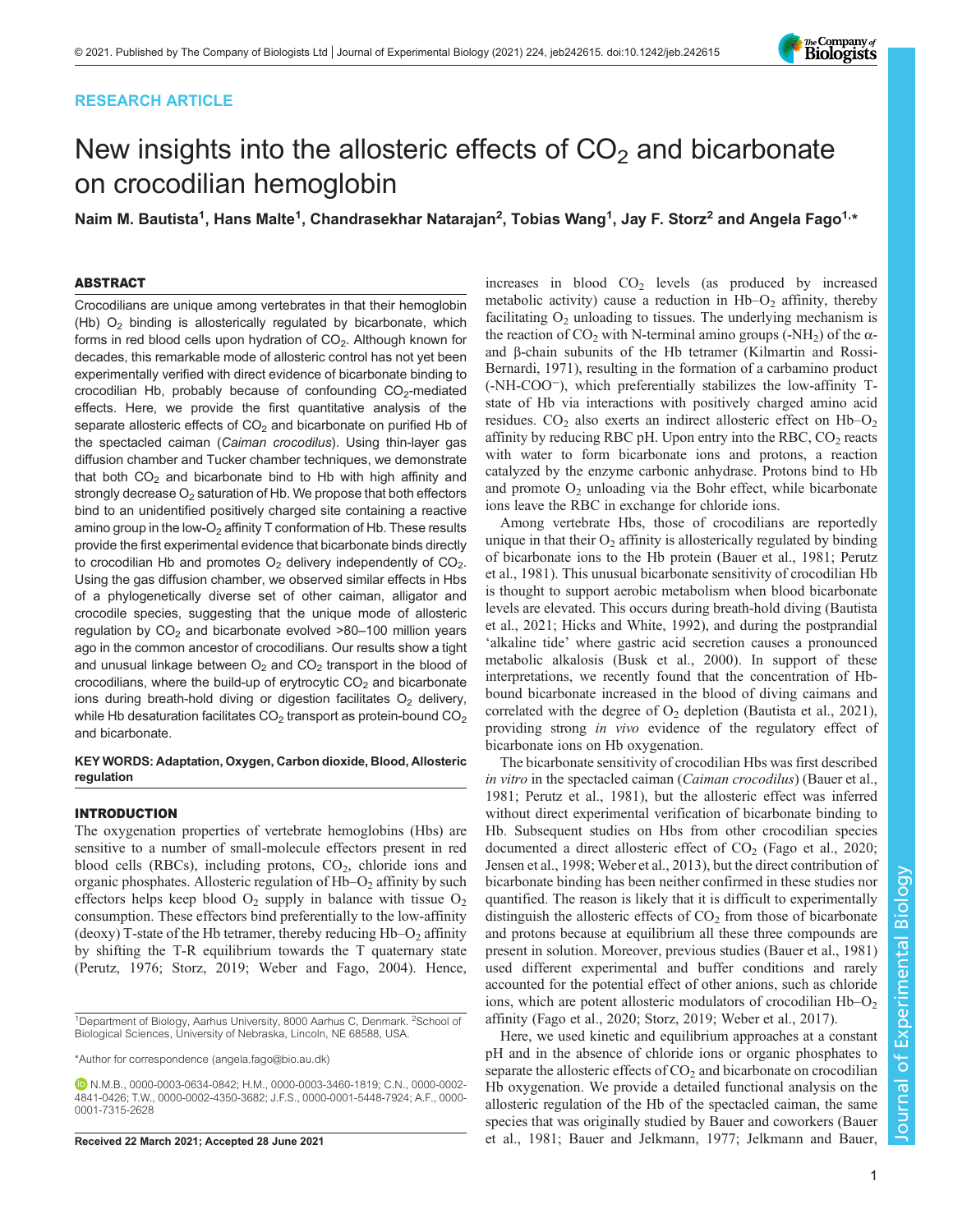[1980](#page-7-0)). We also confirm the same mode of allosteric regulation in the Hbs of 13 other caiman, alligator and crocodile species, indicating that this unique property evolved in the common ancestor of extant crocodilians.

## MATERIALS AND METHODS

## Ethical statement

All protocols of animal handling and sampling were performed in accordance with the Danish Law for Animal Experimentation and were approved by the Danish Animal Experiments Inspectorate, under permit number 2018-15-0201-01507.

#### Animals and blood collection

Approximately 5 ml blood was drawn from the post-occipital sinus into heparinized syringes from three non-anesthetized adult spectacled caimans (Caiman crocodilus Linnaeus 1758; around 1.5 kg each) of undetermined sex. The procedure lasted less than 5 min. Blood was immediately centrifuged at  $4^{\circ}$ C (5000 g, 5 min) to remove plasma and RBCs were then washed 5 times in 0.9% NaCl, 0.5 mmol l<sup>-1</sup> EDTA and stored at −80°C until further processing. As described previously [\(Fago et al., 2020\)](#page-7-0), we sampled blood and prepared hemolysates from 13 other crocodilian species [American alligator, *Alligator mississippiensis* (Daudin 1802); Chinese alligator, Alligator sinensis (Fauvel 1879); broad-snouted caiman, Caiman latirostris Daudin 1802; yacaré caiman, Caiman yacare Daudin 1802; black caiman, Melanosuchus niger (Spix 1825); smooth-fronted caiman, Paleosuchus trigonatus (Schneider 1801); American crocodile, Crocodylus acutus Cuvier 1807; Philippine crocodile, Crocodylus mindorensis Schmidt 1935; Nile crocodile, Crocodylus niloticus Laurenti 1768; New Guinea crocodile, Crocodylus novaeguineae (Schmidt 1928); saltwater crocodile, Crocodylus porosus Schneider 1801; Cuban crocodile, Crocodylus rhombifer Cuvier 1807; and Siamese crocodile, Crocodylus siamensis Schneider 1801].

All protocols of animal handling and sampling were performed in accordance with the Danish Law for Animal Experimentation and were approved by the Danish Animal Experiments Inspectorate, under permit number 2018-15-0201-01507.

#### Preparation of the hemolysate

For each individual spectacled caiman  $(N=3)$ , the hemolysate was prepared by dilution (1:5) of washed RBCs in chloride-free 10 mmol  $1^{-1}$  Hepes pH 7.6, 0.5 mmol  $1^{-1}$  EDTA, and incubated on ice for 30 min. The hemolysate was then centrifuged at 4°C (12000 g, 20 min) to remove cell debris and then passed ('stripped') on a PD-10 desalting column (GE Healthcare) equilibrated with 10 mmol l−<sup>1</sup> Hepes pH 7.6, 0.5 mmol l−<sup>1</sup> EDTA to remove small molecular weight molecules, including allosteric effectors of Hb. Chloride-free Hepes buffers were used throughout. The absence of chloride in solutions was verified by a model 926S Mark II chloride analyzer (Sherwood Scientific Ltd, Cambridge, UK).

## Discriminating the effects of  $CO<sub>2</sub>$  and bicarbonate

To discriminate between the effects of  $CO<sub>2</sub>$  and bicarbonate on Hb oxygenation, we measured the time course of changes in  $O<sub>2</sub>$ saturation of stripped hemolysate and gel-filtration purified Hb (see 'Hb purification and mass spectrometry analysis', below) after addition and removal of  $1\%$  CO<sub>2</sub> gas at a fixed  $P_{\text{O}_2}$ . These experiments were performed in the presence and absence of 1 mmol l−<sup>1</sup> acetazolamide, a specific inhibitor of carbonic anhydrase contained in the hemolysate, in order to manipulate the rate of bicarbonate formation from  $CO<sub>2</sub>$  and distinguish between effects due to bicarbonate or  $CO<sub>2</sub>$  on Hb oxygenation ([Fago et al.,](#page-7-0) [1999\)](#page-7-0). Experiments were performed at 25°C using a thin-layer modified diffusion chamber technique [\(Cadiz et al., 2019; Natarajan](#page-7-0) [et al., 2018; Storz et al., 2020; Weber et al., 2017](#page-7-0)). In brief, 4 µl samples were placed in the temperature-controlled gas diffusion chamber connected to a Cary 60 UV-Vis spectrophotometer equipped with fiber optic probes (Agilent Technologies), and  $O<sub>2</sub>$ saturation was determined from the absorption trace at 415 nm. Discrete values of  $P_{\text{O}_2}$  and  $P_{\text{CO}_2}$  within the chamber were obtained by mixing  $O_2$  and  $CO_2$  with ultrapure  $N_2$  gas using a programmable Gas Mixing System (GMS, Loligo Systems, Viborg, Denmark), with the gas mixture constantly flowing above the sample surface. The experiments were performed at a fixed  $P_{\text{O}_2}$  corresponding approximately to 50%  $O_2$  saturation, under the same conditions as in our previous study on crocodilian Hbs  $(0.3 \text{ mmol } 1^{-1})$ heme, 0.1 mol l<sup>-1</sup> Hepes pH 7.2, 0.5 mmol l<sup>-1</sup> EDTA) [\(Fago](#page-7-0) [et al., 2020](#page-7-0)). Heme concentration of samples was measured spectrophotometrically using published extinction coefficients at 577 and 542 nm ([Van Assendelft, 1970](#page-7-0)).

Throughout this study, the pH of Hb samples equilibrated with the same  $CO<sub>2</sub>$  of the experiments was routinely measured using a pH electrode (InLab® Micro, Mettler Toledo) and it did not change appreciably (range 7.16–7.21).

#### Measuring  $O<sub>2</sub>$  equilibrium curves

We measured  $O_2$  equilibrium curves of stripped hemolysate and purified Hb (see 'Hb purification and mass spectrometry analysis', below) using the diffusion chamber technique described above at 25°C under identical buffer conditions (0.3 mmol l−<sup>1</sup> heme, 0.1 mol l<sup>-1</sup> Hepes pH 7.2, 0.5 mmol l<sup>-1</sup> EDTA). O<sub>2</sub> affinity ( $P_{50}$ , the  $P_{\text{O}_2}$  at 50% O<sub>2</sub> saturation) and Hill's cooperativity coefficient (n) were calculated by non-linear regression fitting the Hill equation (Eqn 1) to the saturation data [\(Janecka et al., 2015](#page-7-0); [Jendroszek et al.,](#page-7-0) [2018\)](#page-7-0):

$$
Y = \frac{P_{0_2}^n}{(P_{0_2}^n + P_{50}^n)},\tag{1}
$$

where Y is the  $O_2$  saturation and  $P_{O_2}$  is the  $O_2$  tension. The accuracy of the thin layer diffusion chamber technique was investigated in technical triplicates, yielding standard error of mean  $P_{50}$  below 2.5% [\(Table S1](https://journals.biologists.com/jeb/article-lookup/DOI/10.1242/jeb.242615)).

#### Hb purification and mass spectrometry analysis

Hb was purified from endogenous carbonic anhydrase by gel filtration using fast protein liquid chromatography (FPLC) on an ÄKTA Pure Protein Purification System equipped with a Superdex 75 10/300 GL gel-filtration column and a 100 µl loop (GE Healthcare Life Sciences). Buffer was 10 mmol l−<sup>1</sup> Hepes pH 7.6, 0.5 mmol l<sup>−1</sup> EDTA, 0.15 mol l<sup>−1</sup> NaCl, and flow rate was 0.5 ml min−<sup>1</sup> . Absorbance was measured at 280 nm. The column was calibrated with standard proteins (Sigma Aldrich) of known molecular mass: horse myoglobin (17.6 kDa), bovine carbonic anhydrase II (30 kDa) and human adult Hb (64.6 kDa). The Hb fractions purified by gel filtration were concentrated by ultracentrifugation and dialyzed against 10 mmol l<sup>-1</sup> Hepes pH 7.5, 0.5 mmol  $1^{-1}$  EDTA to remove NaCl. After dialysis, the absence of Cl<sup>−</sup> in the samples was confirmed by using a MK II Chloride Analyzer 926S (Sherwood Scientific Ltd). Hb fractions were analyzed for the presence or absence of intermolecular disulfide bonds by SDS polyacrylamide gel electrophoresis (range 4–12%) using NuPAGE® Novex® Bis-Tris Pre-Cast Gels and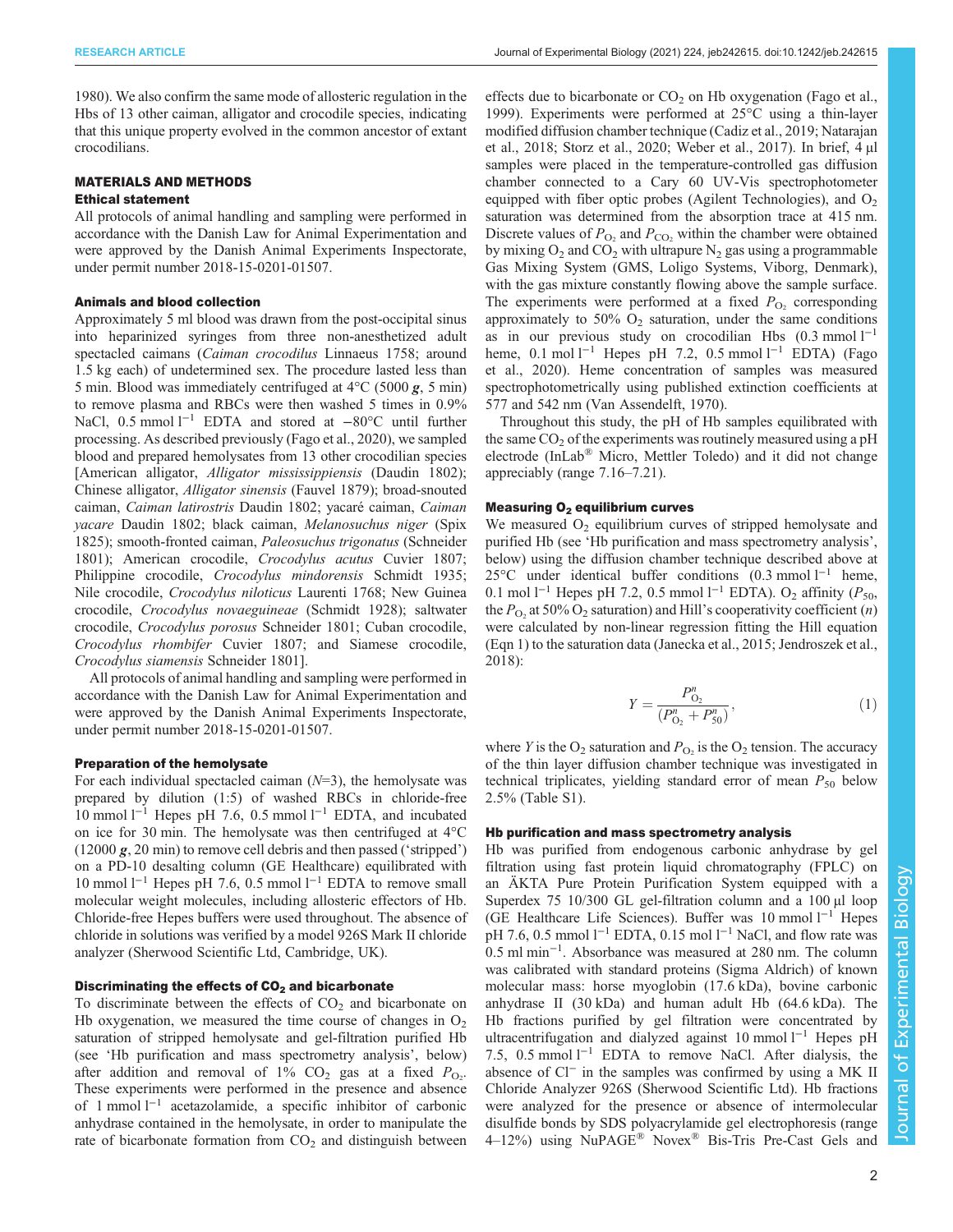stained with Coomassie Blue, in the presence and absence of the reducing agent DTT.

To establish whether carbonic anhydrase (∼30 kDa) co-eluted with Hb by FPLC, we ran the purified Hb fractions on a miniprotean precast 4–20% SDS PAGE gel (Bio-Rad, Hercules, CA, USA), which we then stained with Coomassie Brilliant Blue-G. We conducted tandem mass spectrometry (MS/MS) analyses on the bands ranging from ∼25 to 50 kDa in size ([Fig. S3\)](https://journals.biologists.com/jeb/article-lookup/DOI/10.1242/jeb.242615). The stained bands were excised and processed for in-gel tryptic digestion [\(Shevchenko et al., 2006\)](#page-7-0) and the eluted peptides were then analyzed using a Thermo Orbitrap Fusion Lumos Tribrid (Thermo Scientific™) mass spectrometer in data-dependent acquisition mode. Peptides were identified by searching MS/MS data against the UniprotKB/Swiss-Prot database. The search was set up for full tryptic peptides with a maximum of two missed cleavage sites. The precursor mass tolerance threshold was set as 10 ppm and maximum fragment mass error was set at 0.02 Da. Qualitative analysis was performed using PEAKS X software. The significance threshold of the ion score was calculated based on a false discovery rate of  $\leq$ 1%.

## $CO<sub>2</sub>$  effect on  $O<sub>2</sub>$  affinity and  $CO<sub>2</sub>$  saturation curves

To establish whether the purified Hb fractions had different sensitivity to  $CO<sub>2</sub>$ , we determined  $O<sub>2</sub>$  equilibrium curves for each gel-filtration purified Hb fraction at 25°C (0.3 mmol l<sup>-1</sup> heme, 0.1 mol l<sup>-1</sup> Hepes pH 7.2, 0.5 mmol l<sup>-1</sup> EDTA) at discrete CO<sub>2</sub> tensions in the gas mixture, and calculated  $P_{50}$  and n at each  $P_{\rm CO}$  as described above (see 'Measuring  $O_2$  equilibrium curves').

For each purified Hb fraction, we determined apparent  $CO<sub>2</sub>$ saturation curves by measuring the decrease in  $O_2$  saturation upon addition of  $CO_2$  to the gas mixture, while keeping a fixed  $P_{O_2}$  (close to the  $P_{50}$  of that Hb fraction in the absence of  $CO<sub>2</sub>$ ). A new Hb sample (4  $\mu$ I) was used for measurements at each given  $P_{CO_2}$ . Experiments were performed using the modified diffusion chamber technique at 25 $^{\circ}$ C, 0.3 mmol l<sup>−1</sup> heme, 0.1 mol l<sup>−1</sup> Hepes pH 7.2, 0.5 mmol l<sup>-1</sup> EDTA. Apparent CO<sub>2</sub> saturation curves for each purified Hb were obtained by non-linear regression fitting of a single hyperbola (Eqn 2) to the data:

$$
Y = \frac{S_{\text{O}_2, \text{min}}}{(X + K_{\text{CO}_2})},
$$
 (2)

where Y is  $O_2$  saturation,  $S_{O_2,min}$  is the  $O_2$  saturation at saturating  $P_{\text{CO}_2}$  values and X is  $P_{\text{CO}_2}$ . This analysis provided the apparent affinity constant for the allosteric binding of  $CO_2$  to Hb ( $K_{CO_2}$ , the  $P_{\rm CO_2}$  at 50% CO<sub>2</sub> saturation). We also examined the possibility of two binding sites by fitting a double hyperbola equation to the data (see [Table S1\)](https://journals.biologists.com/jeb/article-lookup/DOI/10.1242/jeb.242615).

## Bicarbonate effect on  $O<sub>2</sub>$  release and bicarbonate saturation curves

To determine the effect of bicarbonate on Hb oxygenation, we equilibrated samples of each gel-filtration purified Hb fraction  $(0.05 \text{ mmol } 1^{-1}$  heme,  $0.1 \text{ mol } 1^{-1}$  Hepes buffer pH 7.2, 0.5 mmol l−<sup>1</sup> EDTA) in Eschweiler tonometers for at least 40 min at 25 $\degree$ C with a gas mixture of 2% air and 98% N<sub>2</sub> generated by a gas-mixing pump (Wösthoff, Bochum, Germany). The same gas mixture (corresponding to a  $P_{\text{O}_2}$  close to the  $P_{50}$  of the Hb) was also used to equilibrate a freshly prepared stock solution of sodium bicarbonate (NaHCO<sub>3</sub>) dissolved in MilliQ  $H<sub>2</sub>O$  in a separate tonometer at the same temperature. After equilibration, the Hb sample was transferred with a gastight syringe into a 2.5 ml Tucker chamber [\(Tucker, 1967\)](#page-7-0), previously flushed with 2% air and 98%  $N_2$ . The chamber was equipped with a fiber optic  $O_2$  probe connected to a FireSting-O2 (FSO2-1) oxygen and temperature meter and controlled by FireSting logger V.2.365 software for  $P_{\text{O}_2}$  signal recording (PyroScience, Germany). Following stabilization of the  $P_{\text{O}_2}$  signal of the Hb sample in the chamber, a small volume ( $\leq 60 \mu l$ ) of the NaHCO<sub>3</sub> solution was injected into the Tucker chamber to achieve discrete NaHCO<sub>3</sub> concentrations  $(2, 4, 4)$ 7.7, 15.4, 23.1 and 30 mmol  $l^{-1}$ ), and the subsequent increase in  $P_{\text{O}_2}$  in the chamber (due to bicarbonate-induced  $\text{O}_2$  unloading by the Hb) was recorded. The bicarbonate concentration of the stock solution was 0.5, 1, 1.2 or 1.3 mol  $l^{-1}$ , chosen based on the desired final concentration within the chamber, to maintain a similar injection volume  $( $60 \mu l$ )$  in all samples. A new Hb sample was used for each bicarbonate addition and separate experiments were performed for the Hb fractions of each of the three individuals. Twopoint calibration of the oxygen probe was performed immediately before recording each trace by flushing the chamber with watersaturated air or  $N_2$  and taking into account the barometric pressure on the day. The pH of the bicarbonate-containing Hb solution was measured at the end of each experiment using a pH electrode (InLab® Micro, Mettler Toledo) and no significant change was observed (range 7.19–7.23). The accuracy of the Tucker chamber technique was investigated in technical triplicates, yielding standard error of final mean  $P_{\text{O}_2}$  of 0.5% [\(Table S2](https://journals.biologists.com/jeb/article-lookup/DOI/10.1242/jeb.242615)).

Apparent bicarbonate saturation curves for each purified Hb were obtained by non-linear regression fitting of a single hyperbola (Eqn 3) to the data:

$$
Y = \frac{\Delta P_{\text{O}_2,\text{max}}}{(X + K_{\text{bic}})},
$$
\n(3)

where Y is  $\Delta P_{\text{O}_2}$ ,  $\Delta P_{\text{O}_2}$  at saturating bicarbonate concentrations (plateau) and X is [NaHCO<sub>3</sub>] in mmol  $1^{-1}$ . This analysis provided the apparent affinity constant for the allosteric binding of bicarbonate to Hb  $(K_{\text{bic}})$ , the bicarbonate concentration at half-bicarbonate saturation).

#### Statistical analysis

Statistical analysis and curve fitting were performed using SigmaPlot version 12 (SigmaStat) and Prism V.8 (GraphPad). The obtained parameters  $S_{\text{O}_2,\text{min}}$  and  $K_{\text{CO}_2}$  were statistically compared by two-way ANOVA considering  $CO<sub>2</sub>$  and Hb fraction as factors. The  $K_{\text{CO}}$ , values obtained for the Hb fractions were statistically compared by *t*-test. Similarly, the  $\Delta P_{\text{O}_2,\text{max}}$  and  $K_{\text{bic}}$  values obtained for the Hb fractions were statistically compared by t-test. Statistical significance was considered at  $\alpha$ <0.05. Data are given as means ±1 s.e.m. (corresponding 95% confidence intervals, CI, are provided in [Tables S1 and S2](https://journals.biologists.com/jeb/article-lookup/DOI/10.1242/jeb.242615)).

#### RESULTS

## Reversible effects of  $CO<sub>2</sub>$  on hemolysate oxygenation

To investigate the mode of allosteric regulation of crocodilian Hb, we first tested whether the  $CO_2$  effect on  $O_2$  saturation of Hb could be attributed exclusively to bicarbonate, as originally proposed by [Bauer and co-workers \(1981\).](#page-6-0) In these experiments, we used stripped hemolysates of spectacled caiman  $(N=3 \text{ individuals})$  and 13 other crocodilian species representing the two most speciose families, Alligatoridae and Crocodylidae, which together capture the deepest evolutionary split among all living crocodilians. We used a kinetic approach originally developed by us to demonstrate that hagfish Hb is sensitive to bicarbonate, but insensitive to  $CO<sub>2</sub>$ [\(Fago et al., 1999\)](#page-7-0). This method takes advantage of the presence of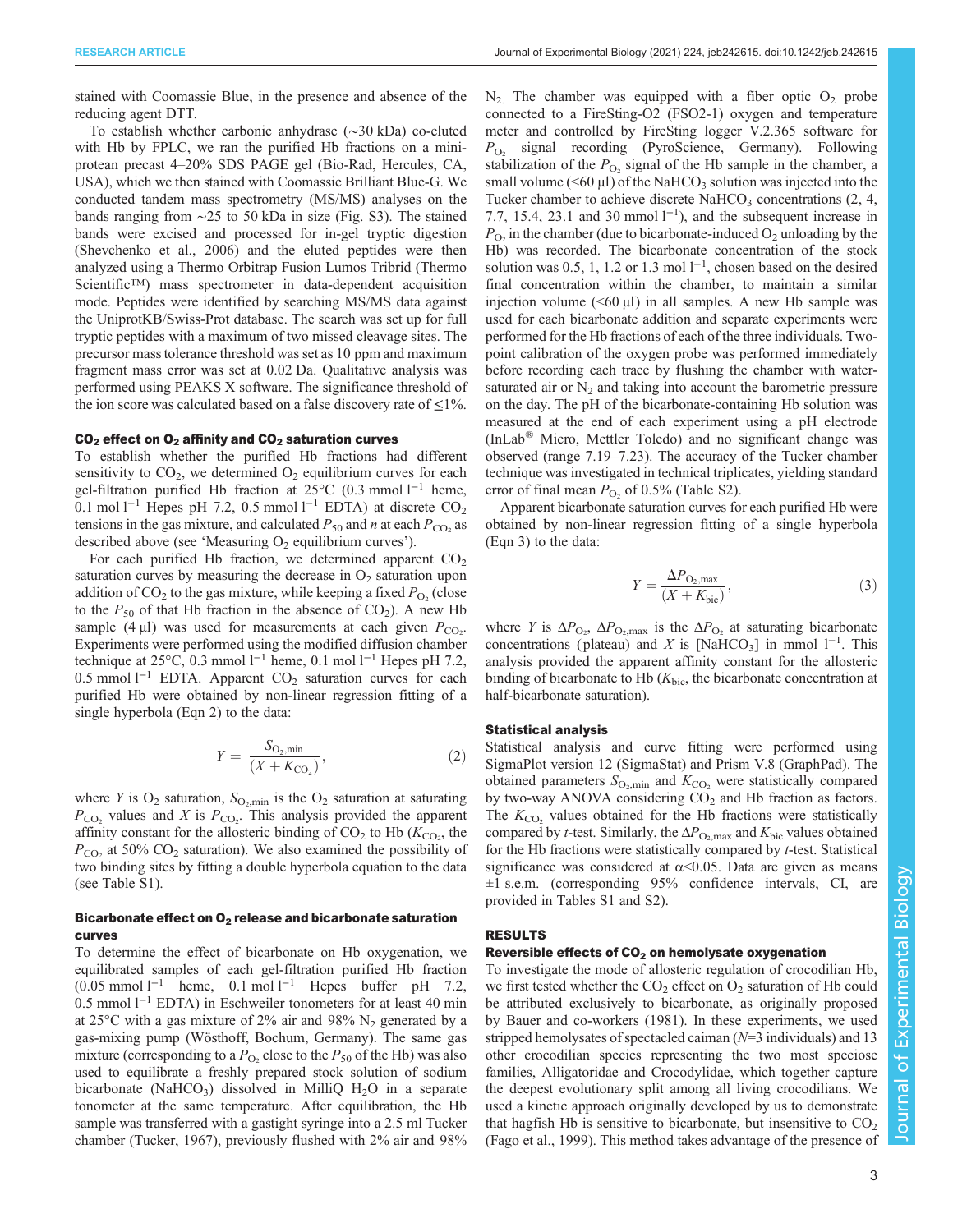<span id="page-3-0"></span>active endogenous carbonic anhydrase in the hemolysate that rapidly converts added  $CO<sub>2</sub>$  to bicarbonate, and of the carbonic anhydrase inhibitor acetazolamide that specifically inhibit this fast enzymatic reaction. Thus, with active carbonic anhydrase, a fast decrease of Hb  $O_2$  saturation upon addition of  $CO_2$  means that either  $CO<sub>2</sub>$  or bicarbonate can act as allosteric effectors, whereas with carbonic anhydrase inhibited by acetazolamide, a slower decrease of  $O<sub>2</sub>$  saturation upon addition of  $CO<sub>2</sub>$  indicates that  $CO<sub>2</sub>$  must first be converted to bicarbonate (via the slow non-catalyzed reaction) to be able to affect oxygenation and that bicarbonate – not  $CO<sub>2</sub>$  – is the true allosteric effector ([Fago et al., 1999\)](#page-7-0). As shown in Fig. 1, at a fixed  $P_{\text{O}_2}$  (yielding ~50% O<sub>2</sub> saturation), addition of 1% CO<sub>2</sub> in the gas mixture caused a rapid and strong decrease in the Hb  $O<sub>2</sub>$ saturation down to ~10% in the stripped hemolysate of spectacled caiman (Fig. 1A). This  $CO_2$ -mediated decrease in Hb  $O_2$  saturation was fully reversible, and 50% saturation was restored when  $CO<sub>2</sub>$  was removed from the gas mixture (Fig. 1A). Remarkably, the decrease in Hb-O<sub>2</sub> saturation upon addition of  $CO<sub>2</sub>$  was equally fast when endogenous carbonic anhydrase was inhibited by acetazolamide (Fig. 1B). We also observed the same response in the hemolysates of other crocodilian species [\(Fig. S1](https://journals.biologists.com/jeb/article-lookup/DOI/10.1242/jeb.242615)).

The fact that the recovery to ~50% O<sub>2</sub> saturation upon removal of  $CO<sub>2</sub>$  was slower in the presence of acetazolamide (Fig. 1; [Fig. S1](https://journals.biologists.com/jeb/article-lookup/DOI/10.1242/jeb.242615)) was puzzling and could indicate (1) that carbonic anhydrase was involved in the dissociation of Hb-bound  $CO<sub>2</sub>$ , perhaps by direct interaction with Hb, or  $(2)$  that acetazolamide could somehow interfere with the dissociation of  $CO<sub>2</sub>$  from Hb. The next set of experiments was aimed to test these possibilities. The addition of bovine carbonic anhydrase II to spectacled caiman hemolysate produced similar traces to those of Fig. 1 [\(Fig. S2](https://journals.biologists.com/jeb/article-lookup/DOI/10.1242/jeb.242615)), indicating that endogenous carbonic anhydrase was indeed present in the hemolysate.



Fig. 1. Reversibility of  $CO<sub>2</sub>$  effect on  $O<sub>2</sub>$  saturation in the stripped hemolysate of the spectacled caiman. Representative absorbance traces (absorbance at 415 nm; range ∼0.3–0.8) in the absence (A) and presence (B) of acetazolamide monitored by the diffusion chamber technique. After equilibration with 100% O<sub>2</sub> (100% O<sub>2</sub> saturation) and 100% N<sub>2</sub> (0% O<sub>2</sub> saturation), the hemolysate was equilibrated with  $0.44\%$  O<sub>2</sub> to achieve approximately 50%  $O_2$  saturation before equilibration with 1%  $CO_2$ , 0.44%  $O_2$ , as indicated by the shaded area. Changes in the percentage gas in the mixture are indicated by arrows. Traces are representative of one sample out of  $N=3$ biological replicates.

## Functionally identical Hb fractions differing in molecular mass

In order to determine whether endogenous carbonic anhydrase was somehow involved in the reversibility of the  $CO<sub>2</sub>$ -mediated effect on Hb oxygenation, we passed spectacled caiman hemolysate through a gel-filtration column to remove carbonic anhydrase. Spectacled caiman expresses a single adult Hb isoform ([Jelkmann and](#page-7-0) [Bauer, 1980\)](#page-7-0), similar to all other crocodilians examined [\(Fago](#page-7-0) [et al., 2020; Hoffmann et al., 2018\)](#page-7-0). Results from gel filtration showed differences in the apparent molecular mass of Hb, with some Hb assembled into a higher-order aggregate – presumably an octamer – with an apparent molecular mass of 95.7 kDa, while most Hb was present as a regular tetramer with an apparent molecular mass of 62.7 kDa [\(Fig. 2A](#page-4-0),B), as reported earlier in the same species ([Bauer and Jelkmann, 1977](#page-6-0)). We named these Hb fractions Hb1 and Hb2, respectively. Analysis of Hb1 and Hb2 by SDS-PAGE under reducing and non-reducing conditions [\(Fig. 2C](#page-4-0) and [Fig. S3](https://journals.biologists.com/jeb/article-lookup/DOI/10.1242/jeb.242615), respectively) showed identical patterns and intensity of bands, indicating that high-order aggregates are not formed via disulfide bonds as in the Hb aggregates of other crocodilians [\(Weber](#page-7-0) [et al., 2013](#page-7-0)) and non-avian reptiles [\(Petersen et al., 2017; Storz](#page-7-0) [et al., 2015\)](#page-7-0), but via some other interaction.

SDS-PAGE of Hb1 and Hb2 revealed not only the α- and β-type Hb chains but also less intense bands of higher molecular mass that could correspond to carbonic anhydrase, having a molecular mass of 30 kDa ([Fig. 2](#page-4-0)C). The identity of these bands, corresponding to a size range of ∼25–50 kDa, was established by mass spectrometry. The ∼30 kDa band corresponded to stable intact heterodimers (Hb α- and β-chains), possibly associated with aggregate formation of Hb, and the ∼42 kDa band corresponded to actin protein. Thus, carbonic anhydrase had been effectively removed from both Hb1 and Hb2 by gel filtration.

As a next step, we investigated the reversibility of  $CO<sub>2</sub>$  binding on  $O_2$  saturation for the purified Hb1 and Hb2 fractions in the absence and presence of acetazolamide [\(Fig. S4\)](https://journals.biologists.com/jeb/article-lookup/DOI/10.1242/jeb.242615). As with the stripped hemolysate (Fig. 1), return to the original  $O_2$  saturation upon removal of  $CO<sub>2</sub>$  was slower in the presence of acetazolamide. This result suggests that acetazolamide somehow interferes with  $Hb$ – $CO<sub>2</sub>$  dissociation, but not with  $Hb$ – $CO<sub>2</sub>$  binding.

To establish whether purified Hb1 and Hb2 had different  $O_2$  binding affinities and  $CO_2$  sensitivities, we measured  $O_2$ equilibrium curves under identical buffer conditions at different  $P_{\rm CO}$ , values. These experiments yielded similar  $P_{50}$  at a range of  $P_{\rm CO_2}$  values for the two Hb fractions ([Fig. 2](#page-4-0)D) and similar cooperativity coefficients ( $n \sim 1.0-1.8$ ), indicating that the assembly of Hb into higher-order aggregates did not alter the oxygenation properties and  $CO<sub>2</sub>$  sensitivity.

## $CO<sub>2</sub>$  apparent binding curves and affinity of Hb fractions

We used the diffusion chamber technique to determine the apparent  $CO<sub>2</sub>$  affinity of the purified Hb1 and Hb2 fractions [\(Fig. 3A](#page-5-0)–C). These experiments measured the decrease in  $O<sub>2</sub>$  saturation at different  $P_{\text{CO}_2}$  values, while maintaining a fixed  $P_{\text{O}_2}$  roughly corresponding to the  $P_{50}$  of each Hb measured in the absence of  $CO<sub>2</sub>$  [\(Fig. 3](#page-5-0)A). The Hb1 and Hb2 fractions exhibited changes in  $O<sub>2</sub>$  saturation upon addition of  $CO<sub>2</sub>$  that were not significantly different from each other (two-way ANOVA,  $P=0.543$ ), so the data were pooled. These data showed a single hyperbolic relationship [\(Fig. 3](#page-5-0)B,C), indicating the presence of a single type of binding site for  $CO_2$  in each Hb, with apparent affinities (expressed as  $P_{CO_2}$ ) corresponding to  $1.48 \pm 0.22$  Torr (95% CI,  $1.10 - 1.96$  Torr; [Table S1](https://journals.biologists.com/jeb/article-lookup/DOI/10.1242/jeb.242615); where 1 Torr=0.133 kPa) and 1.32±0.15 Torr (95% CI,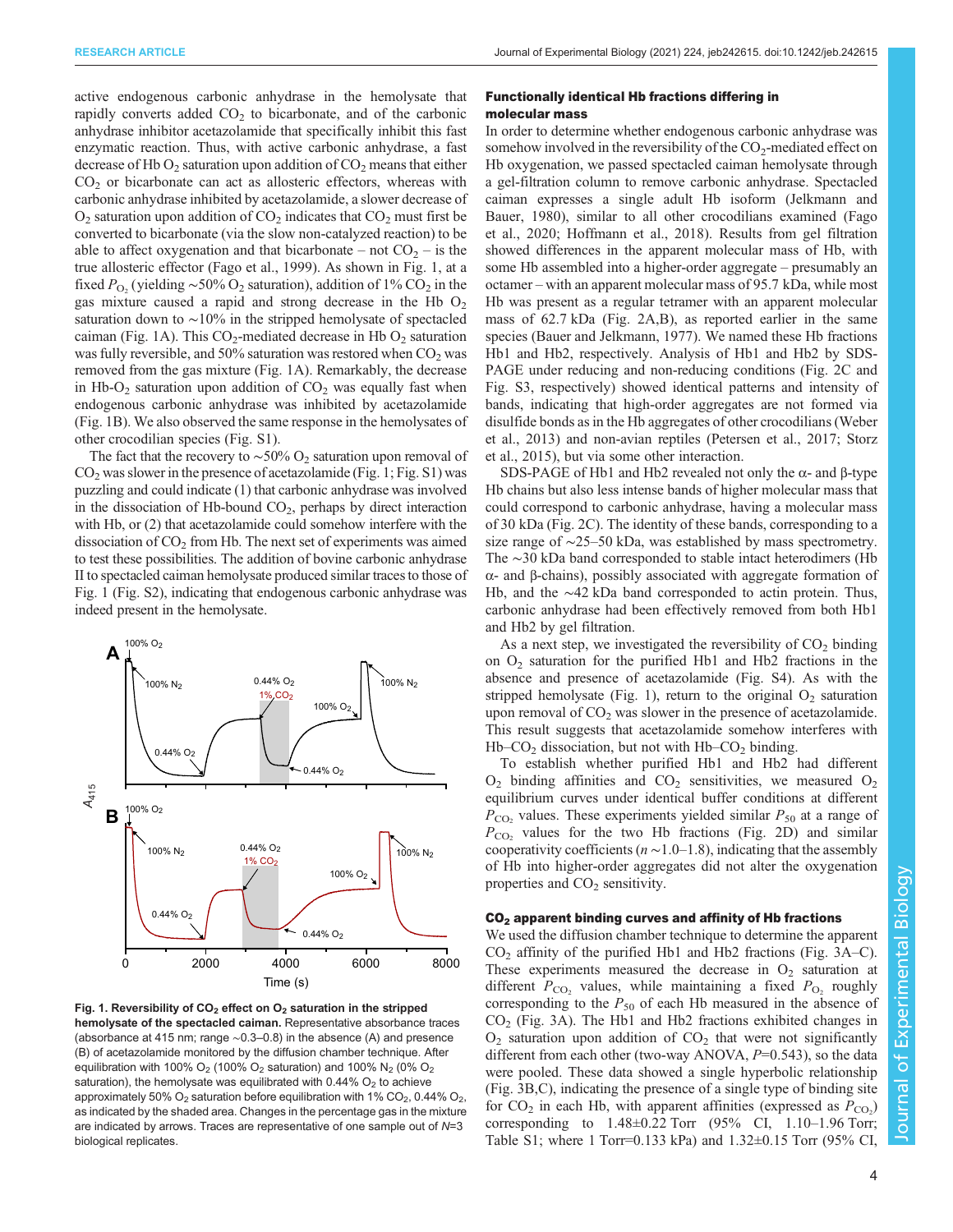<span id="page-4-0"></span>

Fig. 2. FPLC purification, SDS-PAGE and functional analysis of hemoglobin (Hb) fractions of spectacled caiman. (A) Elution profile of caiman hemolysate (absorbance at 280 nm; representative of one sample out of N=3 biological replicates), resolving in two peaks (Hb1 and Hb2) indicated by arrows, is shown superimposed on that of standard proteins with known molecular mass: human Hb (64.6 kDa), horse myoglobin (Mb, 17.6 kDa) and bovine carbonic anhydrase II (CA, 30 kDa). (B) Calibration curve by regression analysis for molecular weight (MW, kDa) against elution volume. (C) SDS PAGE under reducing conditions (10 mmol l−<sup>1</sup> DTT) of (left to right) bovine CA II, spectacled caiman hemolysate (H), purified Hb1, purified Hb2 and standard protein (Std) as indicated. The bands corresponding to α- and β-type chains in the hemolysate and in the two purified Hb fractions are indicated. (D) logP<sub>50</sub> measured at various P<sub>CO2</sub> values, showing an identical effect of  $CO_2$  on the  $O_2$  affinity of purified Hb1 and Hb2 fractions (N=3).

1.06–1.66 Torr; [Table S1](https://journals.biologists.com/jeb/article-lookup/DOI/10.1242/jeb.242615)) for Hb1 and Hb2, respectively, that were not significantly different from each other (*t*-test,  $P=0.570$ ). The use of a double hyperbola equation did not narrow the confidence interval of the fitted parameters ([Table S1](https://journals.biologists.com/jeb/article-lookup/DOI/10.1242/jeb.242615)), so the data support the existence of a single type of binding site for  $CO<sub>2</sub>$  on caiman Hb.

# Bicarbonate apparent binding curves and affinity of Hb fractions

To verify experimentally the direct allosteric effect of bicarbonate, we used purified Hb1 and Hb2 fractions of spectacled caiman in a Tucker chamber, equipped with an  $O_2$  probe. In these experiments, we kept the Hb solution at a fixed  $P_{\text{O}_2}$  (close to the  $P_{50}$ ) and measured the increase in  $P_{\text{O}_2}$  in the chamber following the injection of a measured small volume of a bicarbonate stock solution that was maintained at the same  $P_{\text{O}_2}$  ([Fig. 3](#page-5-0)D–F). The results of these experiments show that bicarbonate had a dose-dependent effect on  $O<sub>2</sub>$  release from Hb following a simple hyperbolic function, indicating the existence of a single type of allosteric binding site. Injection of bicarbonate solutions in buffer alone did not increase  $P_{\text{O}_2}$  in the chamber ([Fig. 3D](#page-5-0)). From the bicarbonate binding curves, the apparent bicarbonate affinities were 3.31±0.35 mmol l−<sup>1</sup> (95%

CI, 1.89–5.49 mmol  $1^{-1}$ ; [Table S2\)](https://journals.biologists.com/jeb/article-lookup/DOI/10.1242/jeb.242615) and 2.48±0.16 mmol  $1^{-1}$  (95% CI, 1.72–3.45 mmol l−<sup>1</sup> ; [Table S2](https://journals.biologists.com/jeb/article-lookup/DOI/10.1242/jeb.242615)) for Hb1 and Hb2, respectively, which are not significantly different from each other  $(P=0.094)$ . Interestingly, the apparent affinity for bicarbonate of spectacled caiman Hb in the deoxy T-state reported by [Bauer and co-workers](#page-6-0) [\(1981\)](#page-6-0) was ∼0.7 mmol l−<sup>1</sup> , close to our estimated values at the same pH and temperature.

## **DISCUSSION**

This study provides the first experimental evidence that bicarbonate binds directly to crocodilian Hb and promotes  $O<sub>2</sub>$  delivery [\(Fig. 3\)](#page-5-0), independently of  $CO<sub>2</sub>$ . In addition, this study demonstrates that  $CO<sub>2</sub>$ binds to crocodilian Hb directly without being converted to bicarbonate, as shown by the fast and acetazolamide-independent decrease in Hb  $O_2$  saturation upon addition of  $CO_2$  [\(Fig. 1;](#page-3-0) [Fig. S1\)](https://journals.biologists.com/jeb/article-lookup/DOI/10.1242/jeb.242615). This indicates that  $CO<sub>2</sub>$  is a potent allosteric effector of crocodilian Hbs in its own right, in contrast with the original study by [Bauer](#page-6-0) [and coworkers \(1981\)](#page-6-0) performed under different experimental conditions, including the use of chloride-containing solutions. Also, the fact that the  $CO_2$ -induced decrease in Hb  $O_2$  saturation was of the same magnitude in the presence and absence of acetazolamide ([Fig. 1](#page-3-0);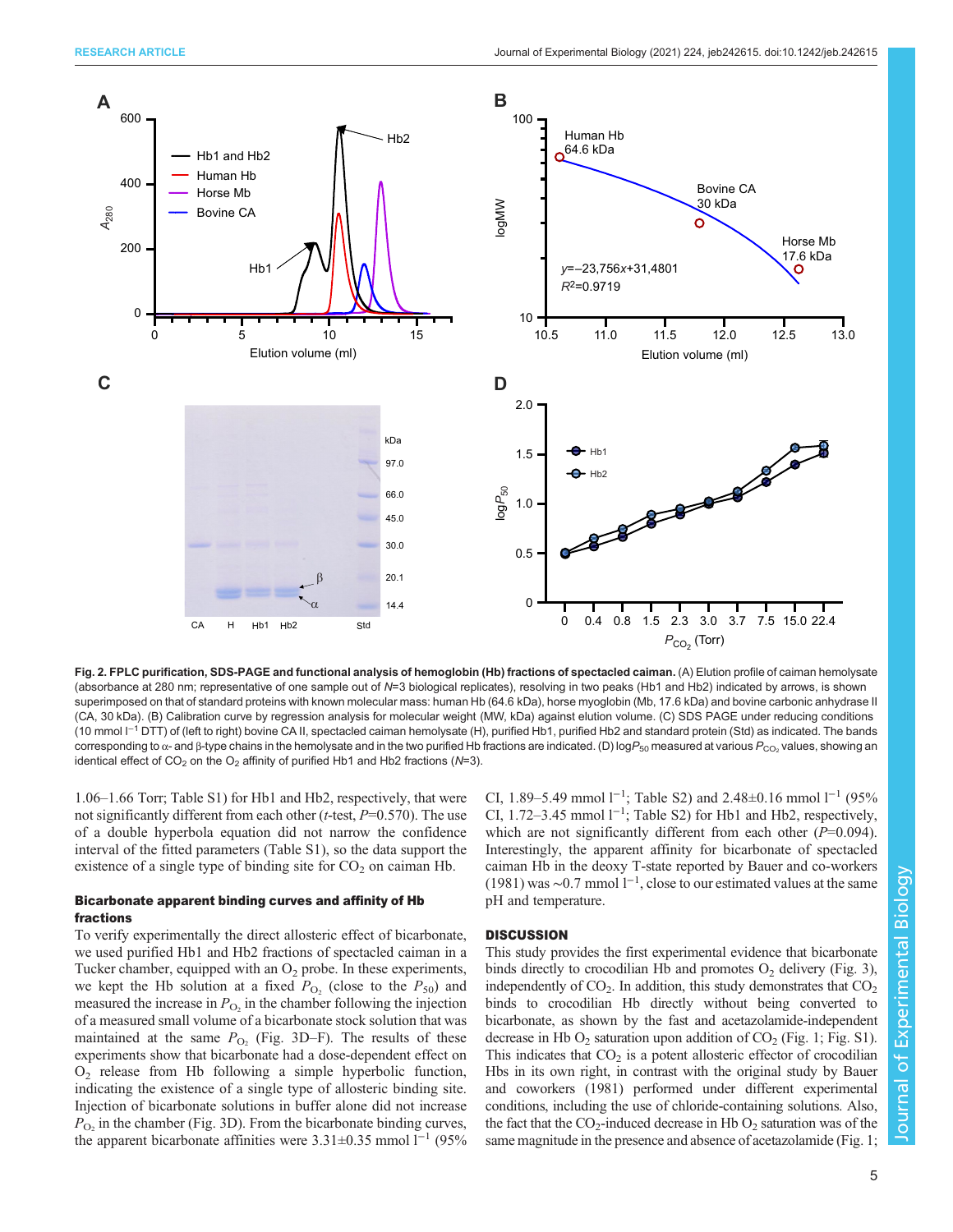<span id="page-5-0"></span>

Fig. 3. Effect of CO<sub>2</sub> and bicarbonate on the O<sub>2</sub> saturation of purified Hb1 and Hb2 from spectacled caiman and apparent CO<sub>2</sub> and bicarbonate binding curves. (A) Representative traces measured using the thin-layer diffusion chamber of the decrease in Hb saturation induced by changes in  $P_{CO_2}$  at a fixed  $P_{\text{O}_2}$  close to  $P_{50}$  (0.44% O<sub>2</sub>,  $P_{\text{O}_2} \sim 3.3$  Torr). (B,C) Apparent CO<sub>2</sub> saturation curves of (B) Hb1 and (C) Hb2 purified from N=3 individuals. Non-linear regression fitting of a single hyperbola equation is shown (details and fitted parameters are in [Table S1\)](https://journals.biologists.com/jeb/article-lookup/DOI/10.1242/jeb.242615). (D) Representative traces (one sample out of N=3) showing the increase in O<sub>2</sub> released from Hb1 and Hb2 upon injection of bicarbonate at a fixed P<sub>O2</sub> of ∼4.2 Torr. The gray line represents a control trace in which bicarbonate was added to buffer alone. (E,F) Apparent bicarbonate saturation curves of (E) Hb1 and (F) Hb2 obtained as shown in D. Non-linear regression fitting of a single hyperbola is shown (details and fitted parameters are in [Table S2](https://journals.biologists.com/jeb/article-lookup/DOI/10.1242/jeb.242615)).

[Fig. S1](https://journals.biologists.com/jeb/article-lookup/DOI/10.1242/jeb.242615)) indicates that there is no additional binding of bicarbonate (which would form rapidly without acetazolamide) elsewhere on the protein. Thus, the allosteric effect of bicarbonate occurs via the binding of bicarbonate to the same protein binding site for  $CO<sub>2</sub>$ .

#### A structural model for  $CO<sub>2</sub>$  and bicarbonate allosteric binding

In analogy with other Hbs, we propose that  $CO<sub>2</sub>$  chemically binds to the crocodilian Hb protein to form a carbamino compound (-NH-COO<sup>−</sup>) at a non-protonated amino group (-NH2) (see reaction scheme in [Fig. 4A](#page-6-0)). The negatively charged carbamino group would then be stabilized by nearby positively charged amino acid residues on a specific T-state binding site [\(Fig. 4](#page-6-0)B), thereby causing a decrease in the  $O_2$  affinity of Hb and promoting  $O_2$  unloading. As pH does not change upon addition of  $CO<sub>2</sub>$ , as reported here and earlier [\(Jensen et al., 1998](#page-7-0)), the proton generated in carbamino formation ([Fig. 4A](#page-6-0)) is picked up by the protein molecule, likely contributing to further electrostatic stabilization of the negative carbamino derivative. We note that there is very little structural difference between covalent  $CO<sub>2</sub>$  binding via carbamino formation and non-covalent bicarbonate binding to the Hb protein ([Fig. 4](#page-6-0)B), consistent with the inference from our results that the two allosteric effectors bind with high affinity (Fig. 3) to the same site ([Fig. 1\)](#page-3-0). Thus, the degree of site occupancy by either  $CO<sub>2</sub>$  or bicarbonate depends on their relative concentrations. In addition, protein binding of  $CO<sub>2</sub>$  but not of bicarbonate requires an unprotonated amino group ([Fig. 4](#page-6-0)B), and should be favored by an increase in pH (which, however, increases bicarbonate concentration). These aspects should be investigated further once the binding site is known. It is possible that the evolution of a particularly strong interaction with  $CO<sub>2</sub>$  in crocodilian Hbs could have caused the strong interaction with bicarbonate ions, which characterize these Hbs. Hagfish Hb, whose function is not regulated by T–R allosteric transitions [\(Fago et al., 2001\)](#page-7-0), is thus the only one among chordates to be sensitive to bicarbonate but not  $CO<sub>2</sub>$  [\(Fago et al., 1999](#page-7-0)).

Consistent with previous studies [\(Bauer et al., 1981](#page-6-0); [Perutz et al.,](#page-7-0) [1981\)](#page-7-0), our results (Fig. 3) suggest the existence of a single physical binding site for  $CO<sub>2</sub>$  and bicarbonate in the T-state of crocodilian Hb or a pair of identical binding sites due to the two-fold symmetry of the Hb tetramer. We propose that this binding site (or pair of identical sites) comprises a reactive non-protonated amino group close to positively charged residues able to chemically bind  $CO<sub>2</sub>$ . Carbamino formation in human Hb occurs at the α- and β-subunit N-termini ([Bauer and Schröder, 1972;](#page-6-0) [Kilmartin and Rossi-](#page-7-0)[Bernardi, 1971](#page-7-0); [Perrella et al., 1975\)](#page-7-0), but in crocodilian Hbs, these groups are acetylated to a variable extent without affecting the strong sensitivity to  $CO<sub>2</sub>$  [\(Fago et al., 2020](#page-7-0); [Natarajan et al., 2020\)](#page-7-0). In the original structural model proposed by [Perutz and co-workers](#page-7-0) [\(1981\)](#page-7-0), two bicarbonate ions bind two identical sites lining the central cavity of T-state crocodilian Hb, where organic phosphates normally bind, comprising Lys82β, Glu144β and the N-terminus of the  $\alpha$  subunit. However, the smooth-fronted caiman (Paleosuchus trigonatus) possesses Gln at 82β rather than positively charged Lys [\(Fago et al., 2020](#page-7-0)), and yet the Hb of this species exhibits the same  $CO<sub>2</sub>/bicarbonate effect as that of other crocodilians (Fig. S1).$  $CO<sub>2</sub>/bicarbonate effect as that of other crocodilians (Fig. S1).$  $CO<sub>2</sub>/bicarbonate effect as that of other crocodilians (Fig. S1).$ Moreover, acetylation of the α-chain N-termini of crocodilian Hbs does not appear to affect  $CO<sub>2</sub>$  sensitivity ([Natarajan et al., 2020\)](#page-7-0). Based on site-directed mutagenesis of recombinant human Hb, other studies [\(Komiyama et al., 1996, 1995\)](#page-7-0) have proposed a more complex mechanism, involving numerous residues at the  $\alpha_1\beta_2$ interface of the Hb tetramer, in particular, Lys38β, which is present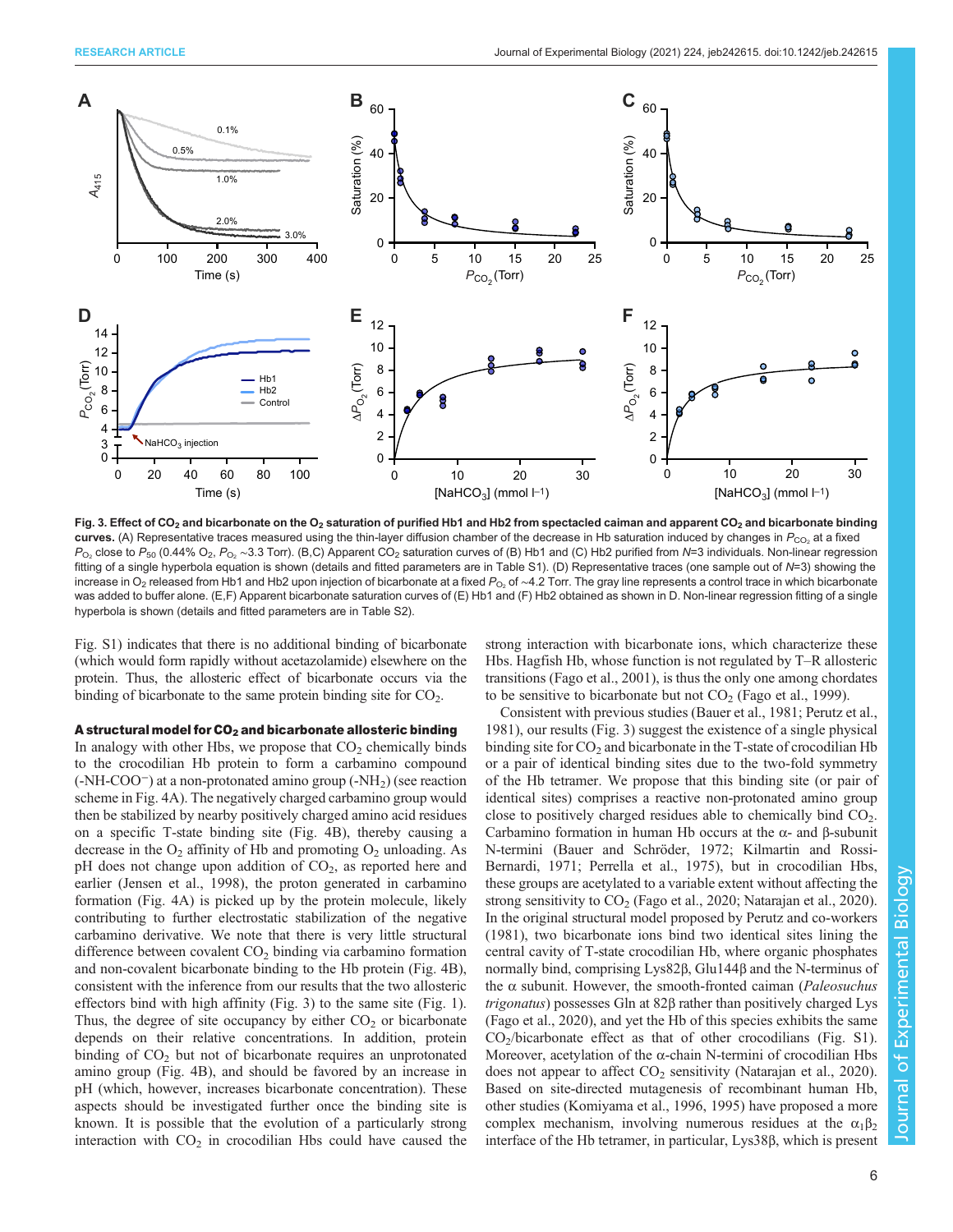<span id="page-6-0"></span>



Fig. 4. Proposed mechanistic model of the observed CO<sub>2</sub>- and bicarbonate-dependent changes in Hb oxygenation in crocodilians. (A) General scheme of carbamino protein derivative formation (R-NH-COO−) at a non-protonated amino group  $(R-NH<sub>2</sub>)$  from  $CO<sub>2</sub>$ . (B) Identical putative binding site for  $CO<sub>2</sub>$  (top) and bicarbonate (bottom) on the T-state of crocodilian Hb, including a reactive uncharged amino group surrounded by positively charged residues (indicated by the half-circle). The negatively charged carbamino formed at the amino group (top) is stabilized by the positively charged amino acid residues, stabilizing the T-state and causing a decrease in  $O<sub>2</sub>$  saturation. The proton generated in carbamino formation is picked up by the protein molecule, likely contributing to further electrostatic stabilization of the carbamino. Note the very small structural difference between covalent CO<sub>2</sub> binding via carbamino formation (top) and non-covalent bicarbonate binding (bottom) to the protein.

in all crocodilian Hbs. Molecular modeling has revealed numerous positively charged residues in the central cavity of alligator Hb, including Arg135β involved in several interactions ([Fago et al.,](#page-7-0) [2020](#page-7-0)). In the vicinity of other positively charged residues, the amino group of Lys or Arg side chains, which normally have high  $pK_a$ values and are protonated, would be largely in the non-protonated form at physiological pH values and would therefore be available for carbamino formation. Mutagenesis studies using recombinant crocodile Hb, rather than human Hb, are underway in our lab to resolve these possibilities. Although the residues involved remain to be identified, it appears from our study that there is great diversity among chordate Hbs in the allosteric control of Hb function by  $CO<sub>2</sub>$ and bicarbonate, with Hbs sensitive to only  $CO<sub>2</sub>$  (e.g. human Hb), only bicarbonate (hagfish) or a combination of the two (crocodile).

#### Physiological implications

This study aimed to unravel  $CO<sub>2</sub>$  and bicarbonate binding to caiman Hb under in vitro controlled buffer conditions without the confounding effect of organic phosphates and chloride ions, which are normally present in crocodile RBCs. As an intended consequence, the experimental conditions in our study did not mimic the in vivo conditions within intact RBCs. In a recent study on caiman blood [\(Bautista et al., 2021\)](#page-7-0), we found progressive accumulation of  $CO<sub>2</sub>$  and bicarbonate in RBCs during diving, and that most of the RBC bicarbonate was bound to Hb rather than exported to the plasma. Most importantly, Hb-bound bicarbonate was inversely correlated with the degree of Hb  $O_2$  saturation in the blood ([Bautista et al.,](#page-7-0) [2021\)](#page-7-0), which is fully consistent with the binding of bicarbonate to the T-state of the Hb described in the present study. Although the direct

 $CO<sub>2</sub>$  binding to Hb was not measured [\(Bautista et al., 2021\)](#page-7-0), the progressive increase of  $CO<sub>2</sub>$  in RBCs during diving is strongly consistent with our present demonstration that Hb acts as a sink for  $CO<sub>2</sub>$  as Hb  $O<sub>2</sub>$  saturation decreases. Physiologically, the strong effect of blood  $CO<sub>2</sub>$  and bicarbonate on Hb oxygenation during diving is to facilitate  $O_2$  delivery to sustain aerobic metabolism of tissues. At the same time, Hb desaturation facilitates  $CO<sub>2</sub>$  transport in the venous blood as protein-bound  $CO<sub>2</sub>$  and bicarbonate. A study on blood properties from digesting alligators [\(Busk et al., 2000\)](#page-7-0) proposed that the increase in plasma bicarbonate (the 'alkaline tide') should safeguard tissue  $O_2$  delivery by allosterically reducing  $Hb-O_2$ affinity, thereby helping to sustain the large increase in metabolic rate during digestion. However, whether  $CO<sub>2</sub>$  and bicarbonate content within RBCs also increases during digestion remains to be investigated. In addition, the possibility of right-to-left shunts in the unique crocodilian heart adds further complexity in these situations through their influence  $O_2$  and  $CO_2/b$  icarbonate concentrations in the blood ([Conner et al., 2019; Malte et al., 2016\)](#page-7-0).

#### **Conclusions**

This is the first study of crocodilian Hb to quantify the direct allosteric binding of both  $CO<sub>2</sub>$  and bicarbonate. Both effectors bind to T-state Hb with high affinity at the same positively charged site involving a reactive amino group. Physiologically, the strong Hb sensitivity to  $CO<sub>2</sub>$  and bicarbonate provides the basis for a unique linkage between  $O_2$  and  $CO_2$  transport in the blood of crocodilians, where the build-up of  $CO<sub>2</sub>$  and bicarbonate ions during breath-hold diving or digestion facilitates  $O_2$  delivery to tissues to sustain aerobic metabolism. These distinct effects of  $CO<sub>2</sub>$  and bicarbonate on  $Hb-O<sub>2</sub>$  affinity are shared by a phylogenetically diverse set of caiman, alligator and crocodile species, indicating that these unique regulatory properties evolved prior to the diversification of extant crocodilians >80–100 million years ago in the late Cretaceous, but after the stem lineage of crocodilians diverged from the ancestors of dinosaurs and modern birds.

#### **Acknowledgements**

We thank Elin E. Petersen and Marie Skou Pedersen for their technical assistance. We also would like to thank Rene Hedegaard and the staff from the Krokodille Zoo (Eskilstrup, Denmark) for assistance in blood sampling. We also thank Vikas Kumar (Mass Spectrometry and Proteomics Core Facility, University of Nebraska Medical Center) for assistance with the MS/MS data analysis.

#### Competing interests

The authors declare no competing or financial interests.

#### Author contributions

Conceptualization: J.F.S., A.F.; Methodology: H.M., A.F.; Validation: H.M., A.F.; Formal analysis: N.M.B., H.M., C.N.; Investigation: N.M.B., C.N.; Resources: H.M., T.W., J.F.S., A.F.; Writing - original draft: N.M.B., A.F.; Writing - review & editing: N.M.B., H.M., C.N., T.W., J.F.S., A.F.; Visualization: N.M.B.; Supervision: A.F.; Project administration: A.F.; Funding acquisition: H.M., T.W., J.F.S., A.F.

#### Funding

This research was supported by funding from the National Institutes of Health (HL087216) (J.F.S. and A.F.), the National Science Foundation (OIA-1736249) (J.F.S.), and Danmarks Frie Forskningsfond (T.W. and H.M.). Deposited in PMC for release after 12 months.

#### References

- Bauer, C. and Jelkmann, W. [\(1977\). Carbon dioxide governs the oxygen affinity of](https://doi.org/10.1038/269825a0) crocodile blood. Nature 269[, 825-827. doi:10.1038/269825a0](https://doi.org/10.1038/269825a0)
- Bauer, C. and Schröder, E. [\(1972\). Carbamino compounds of haemoglobin in](https://doi.org/10.1113/jphysiol.1972.sp010042) human adult and foetal blood. J. Physiol. 227[, 457-471. doi:10.1113/jphysiol.](https://doi.org/10.1113/jphysiol.1972.sp010042) [1972.sp010042](https://doi.org/10.1113/jphysiol.1972.sp010042)
- [Bauer, C., Forster, M., Gros, G., Mosca, A., Perrella, M., Rollema, H. S. and](https://doi.org/10.1016/S0021-9258(19)68861-7) Vogel, D. [\(1981\). Analysis of bicarbonate binding to crocodilian hemoglobin.](https://doi.org/10.1016/S0021-9258(19)68861-7) J. Biol. Chem. 256[, 8429-8435. doi:10.1016/S0021-9258\(19\)68861-7](https://doi.org/10.1016/S0021-9258(19)68861-7)